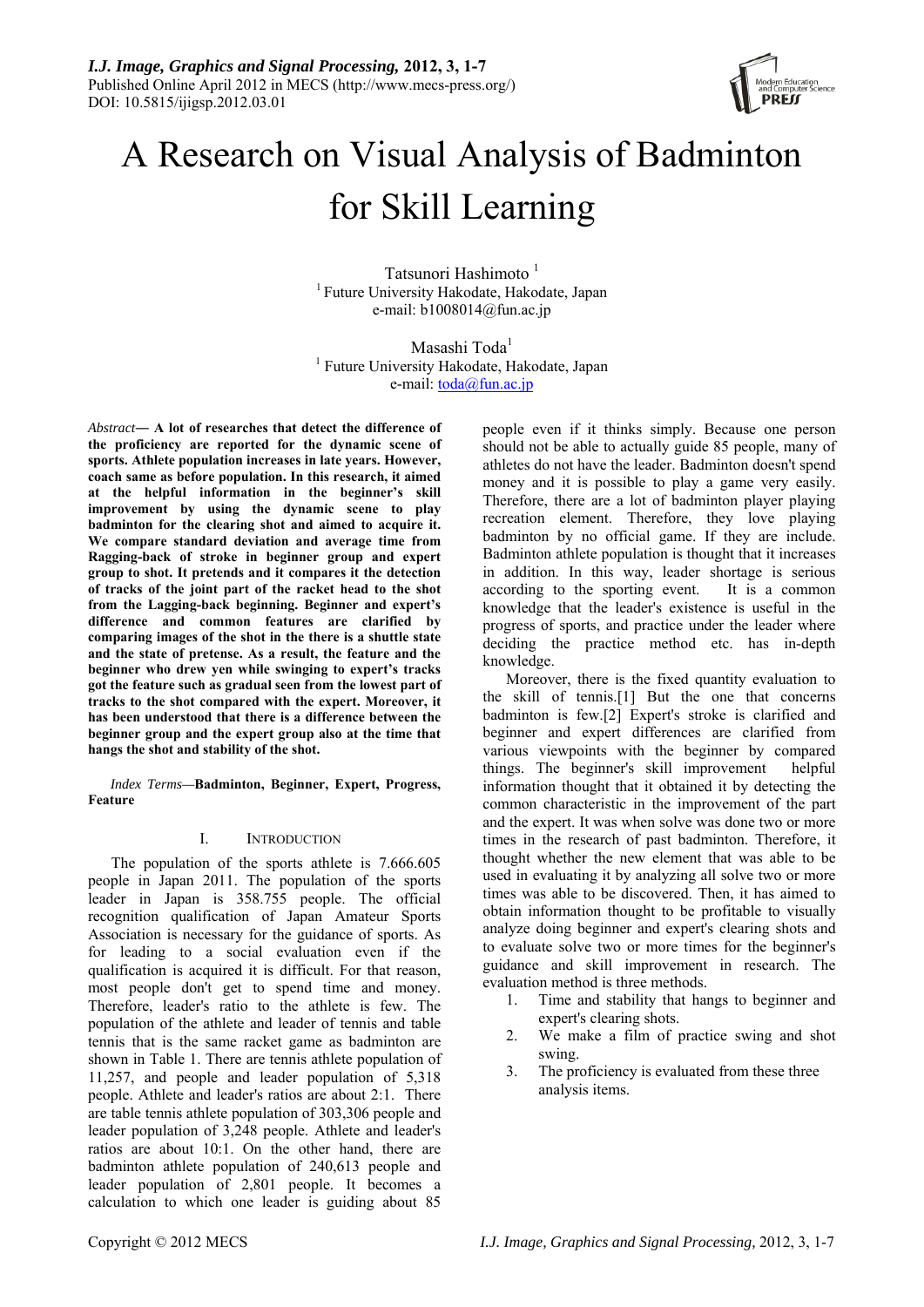| <b>Sports</b> | Athlete population | Leader     |
|---------------|--------------------|------------|
|               |                    | population |
| All sports    | 7,666,605          | 358,755    |
| Tennis        | 11,257             | 5,318      |
| Table tennis  | 303,306            | 3,248      |
| Badminton     | 240,613            | 2,801      |

Table.1 The population of the sports athlete and sports leader in Japan

#### II. METHOD

When it is the most suitable stroke for seeing beginner and expert's differences because it is operation that various elements necessary for badminton are demanded though clearing shot is a basic stroke in this research, the idea clearing shot operation is targeted. Moreover, similar can be said even if it sees from respect where data is collected because it is difficult for the beginner to strike intending it in other strokes and to divide. Clearing shot is a stroke with long flight duration that draws an interior from the interior of the court to the other party court and a high parabola and flies.

Solve of two or more times was done in experiment 1, and time was measured from the Raging-back beginning to the shot that is beginning of the swing. Raging-back is operation to which the racket is pulled by using the wrist, and this operation is a beginning point of the swing operation. When beginning to Raging-back it, it judges it by watching. It took a picture made of CASIO EX-FH100 420 scenes per second by setting up a high-speed camera to visually analyze this.

In experiment 2, the taster was made to stand in front of the wall and pretense to consider setting up a high-speed camera on a right side, and doing the clearing shot was made to be done five times. The frame that cleared in the shot was pulled out to the dynamic scene of which it took a picture, and it compared it with the image of the frame that cleared experiment 1 in the shot. However, the shuttle is not actually stricken in experiment 2. Therefore, the frame that cleared in the shot was judged by watching.

#### *A. Visibility criteria of start Ragingback*

Beginning the Raging-back in this research was judged from watching. The visual check standard is described in this paragraph, because the racket is pulled by characterizing and using the wrist of Raging-back, dorsiflexion movement. Therefore, a small amount of making of becoming it change happens in the angle of respect of the racket head according to the dorsal flexion of the wrist and the racket shaft when animation is observed from the tester side. Concretely, rackets shorten more before it begins to Raging-back it of the length of the shaft in view of the camera. Moreover, a thing similar as for the racket head can be said. It was judged to assume these to be a visual check standard and to begin Raging-back. Figure 1 shows before that it begins to Raging-back. Figure 2 shows that it begins to Raging-back.



Figure 1. Before begin to Raging-back



Figure 2. Begin to Raging-back

#### *B. Visibility criteria of clearing shot*

It judged it from watching the angle in the shaft of the racket of the shot of pretense to compare images when the shuttle was actually done the shot in this research as the image when pretending. The image of the shot was pulled out from the image that actually struck the shuttle when the image of the shot was judged from watching, and it referred to the angle in respect with the shaft of the racket. Moreover, the tendency in front of two frames was seen from the becoming it frame angled in the shaft of the racket at the shot and vertical with ground the image that actually struck the shuttle. The image of the shot was pulled out from the image of pretense based on the above mentioned two points. Figure 3 is a shaft of the racket to which it refers when judged from watching and an angle in respect.



Figure 3.Clearing shot when the angle of the racket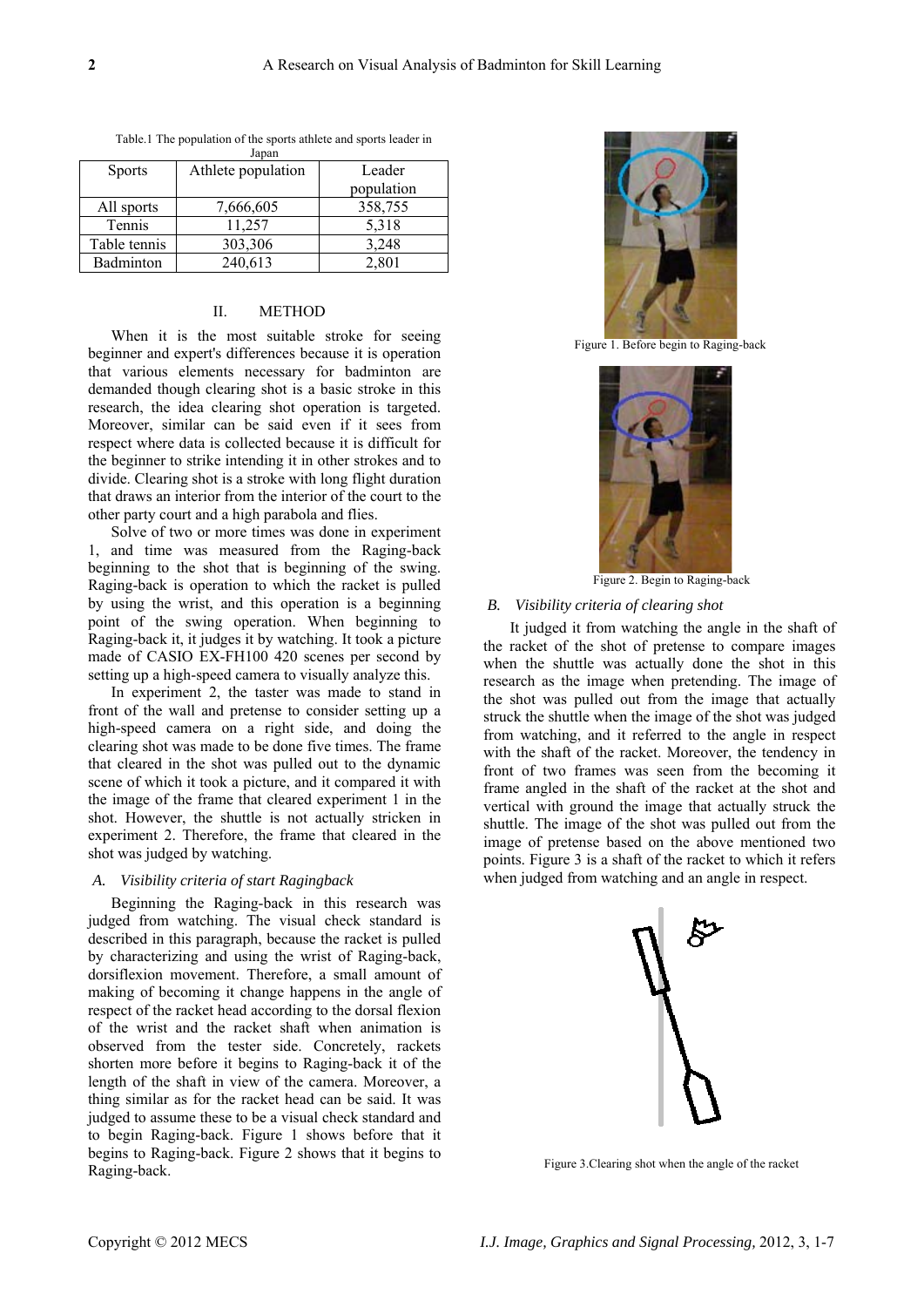#### III. EXPERIMENT 1

The experiment held in the Future University Hakodate gym. The table 2 shows experimental conditions and the use machine parts. Testers are 15 people.9 people are six years or more of the game experience. This was made an expert. It is opposite and for the beginner, six people are game experience is less than three years. All members are right-handed. The division of this beginner and expert is the one having put it when the actual experiment is done. Expert nine people H, I, J, K, L, M, N, O, P. Three beginner girls are Q, R, S, and three beginner boys are T, U, V. The number of scenes from the Raging-back beginning to the shot was counted by using the animation of which it took a picture and time was calculated. The beginning operation of Raging-back was made to time where the racket head began to move from the Take-back completion position to the left side of tester's body, and decided by watching. Figure 4 shows author judged Raging-back starts. Figure 5 shows author judged tester shooting shuttle.

Table 2. experiment environment and condition 1

| Tester           | 15                        |
|------------------|---------------------------|
| Number of trials | 10                        |
| Expert man       | H, I, J, K, L, M, N, O, P |
| Beginner girl    | Q, R, S                   |
| Beginner man     | T, U, V                   |
| Racket           | YONEX ARCSABER Z-SLASH    |
| Shuttle          | YONEX F-50 high clear 4   |
| Camera           | CASIO EX-FH100 420fps     |



Figure 4. Raging-back starts



Figure 5. Tester shooting shuttle

*A. Experiment environment* 

Figure B concrete experimental environment is shown and the experiment procedure is shown in figure C below.

- 1. The experimenter shot out the shuttle to B.
- 2. The tester moves from A to B along with shoot out the shuttle along of experimenter.
- 3. The clearing shot to the testee according to the fall of the shuttle for a right back hand from B.
- 4. The testee returns to A after the clearing shot ends.

It went above by each of ten trials as one person trial. The shot was directed to enter under the shuttle for the tester and to be done in this point. The purpose of this is to avoid striking it without doing the Take-back that is basic operation of the shot by the tester's not moving from B and doing the shot. Figure B is the one having taken a picture by an actual experiment.



Figure 6. Experiment environment 1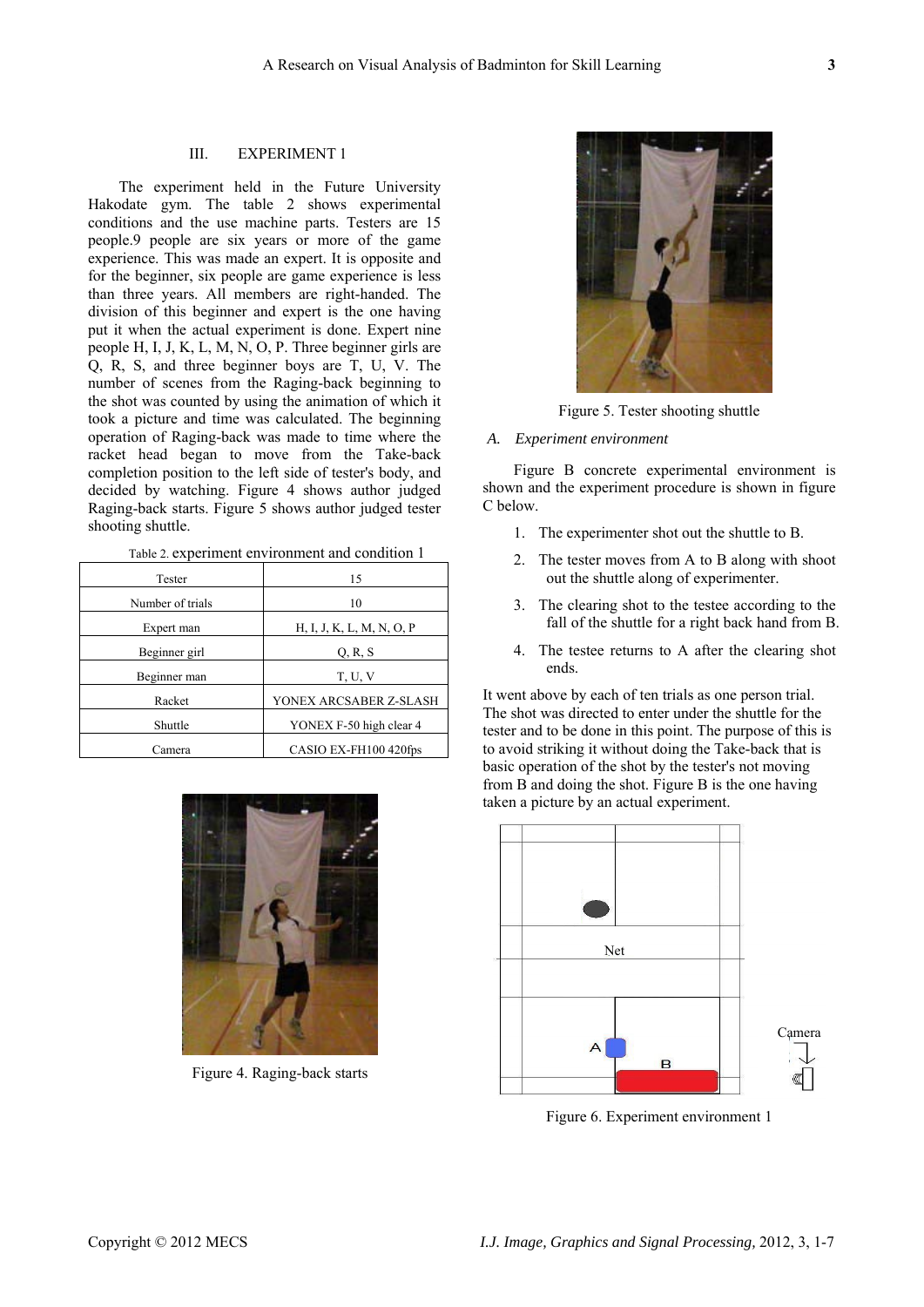

Figure 7. Experiment scene 1

# IV. EXPERIMENT 2

In experiment 2, the tester was made to stand in front of the wall and pretense to consider setting up a high-speed camera on a right side, and doing the clearing shot was made to be done five times. Testers are six people. Experts are three boys, and beginners are one girl and two boys. The shuttle is not actually stricken in experiment 2. Therefore, the frame that cleared in the shot was judged by watching. It compared it with the image of the shot of obtaining the image judged to have cleared in the shot because of experiment 1.

#### *A. Experiment environment 2*

 Experiment 2 held in the Future University Hakodate gym. All testers of experiment 2 are righthanded by six people. Three expert boys are assumed N, X, Y, and beginner girl are assumed S, and two beginner boys are assumed T, U. Moreover, experimental conditions and the use machine parts are shown in table 3. The tester arranged it so that the side of the one's dominant arm might come in front of the camera as shown in figure C. A concrete experimental environment is shown and the experiment procedure is shown in figure B below.

- 1. PRETENSE THAT THE TESTER CONSIDERED THE CLEARING SHOT IS DONE.
- 2. AFTER THE FOLLOWING SWING ENDS, VERTICAL POSTURE IS TAKEN.

It went above by each of five trials as one one person trial. Figure B is the one having taken a picture by an actual experiment.



Figure 8. Experiment environment



Figure 9. Experiment scene 2

Table 3. experiment environment and condition 2

| Tester           | h                       |
|------------------|-------------------------|
| Number of trials | 5                       |
| Expert man       | N, X, Y                 |
| Beginner girl    | S                       |
| Beginner man     | T, U                    |
| Racket           | YONEX ARCSABER Z-SLASH  |
| Shuttle          | YONEX F-50 high clear 4 |
| Camera           | CASIO EX-FH100 420fps   |

#### V. EXPERIMENTAL RESULT 1

The beginner and expert shows in table 4 and table 5 at time from the Raging-back beginning judged from watching to the shot. Moreover, time from the expert group and the beginner group Raging-back beginning to the shot is indicated in table 6.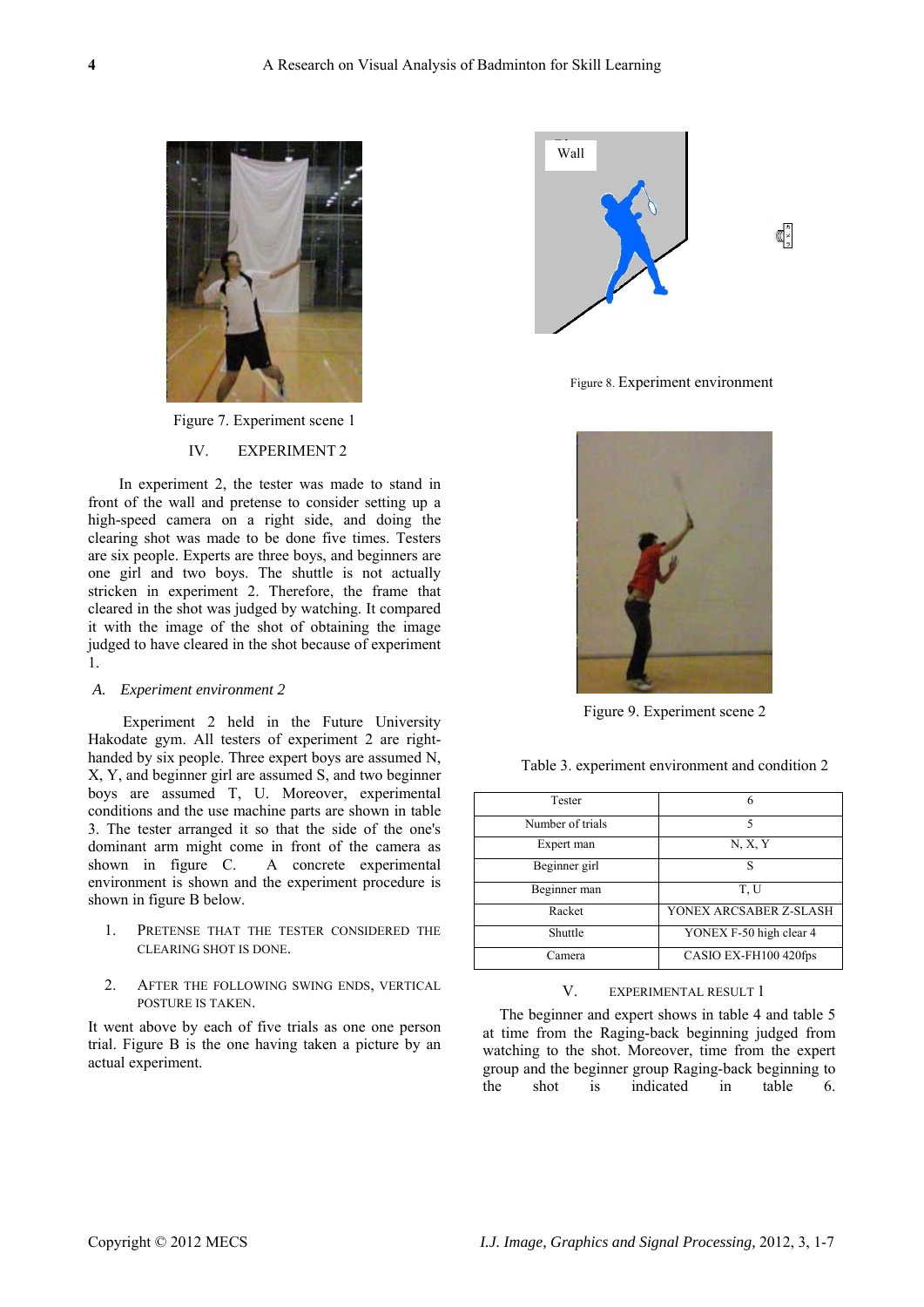| shot in Expert |                    |              |
|----------------|--------------------|--------------|
| Tester         | Standard variation | Average time |
|                | 0.0305             | 0.3341       |
|                | 0.0144             | 0.2764       |
|                |                    |              |

K 0.0115 0.2579  $L = 0.0192 = 0.2443$ M 0.0185 0.2736 N 0.0143 0.2664 O 0.0139 0.2605 P 0.0389 0.3955

Table 4. Time from the Raging-back beginning to the shot in Expert

| Table 5. Time from the Raging-back beginning to the |  |  |
|-----------------------------------------------------|--|--|
| shot in beginner                                    |  |  |

| Tester | Standard variation | Average time |
|--------|--------------------|--------------|
|        | 0.0438             | 0.3488       |
|        | 0.0876             | 0.4533       |
|        | 0.0664             | 0.4998       |
|        | 0.0423             | 0.2760       |
|        | 0.0367             | 0.3217       |
|        | 0.0613             | 0.3060       |

Table 6. Time from the Raging-back beginning to the shot in expert cohort and beginner cohort

| Tester          | Standard variation | Average time |
|-----------------|--------------------|--------------|
| Expert cohort   | 0 0214             | 0.2862       |
| Beginner cohort | 0.0563             | 0.3676       |

*A. Standard variation make a comparison between expert cohort and beginner cohor time from the Ragingback beginning to shot*

It paid attention at the standard variation of time from the Raging-back beginning the expert group and the beginner group to the shot, and the beginner group to the shot compared with the expert group set up the hypothesis that the expert reproducibility of the shot is high. It gave official approval to the standard variation of time from the Raging-back beginning the expert group and the beginner group to the shot as the verification.

F was given to official approval to confirm the standard variation of time from the Raging-back beginning the expert group and the beginner group that had obtained it from experiment 1 referring to table A-B to the shot was a capitation scatter in the expert group and the beginner group in the beginning. As a result, it becomes F=3.61, F $\alpha$ =3.69, and  $1 \leq F \leq \F$ <sup>a</sup>, and it becomes P>0.05. Therefore, it was obtained that it was a scatter in a word of being not able null hypothesis H0 dismissal of capitation.

Next, the average of the standard variation of

time from the Raging-back beginning the expert group and the beginner group to the shot confirmed there was a difference between the expert group and the beginner group by using T authorization. It becomes  $t > t\alpha$  at the significance level 5% because it is t $\alpha$ =2.160 of the significance level 1%, and it becomes P $\alpha$  result t=-5.075 and t $\alpha$ =3.012 at the significance level 1%. Therefore, the null hypothesis is dismissed. The result it was found that the expert group that the expert reproducibility of the shot is high. Moreover, the danger rate judged that there is a significant difference is originally 0.000432 in this data though there is no significant difference.

*B. Average time make a comparison between expert cohort and beginner cohor time from the Ragingback beginning to shot* 

It paid attention at the average time of time from the Raging-back beginning the expert group and the beginner group to the shot, and time that the expert group hangs to the shot compared with the beginner group set up the hypothesis that the beginner became long. It gave official approval to the average time of time from the Raging-back beginning the expert group and the beginner group to the shot as the verification.

F was given to official approval to confirm the average time of time from the Raging-back beginning the expert group and the beginner group that had obtained it from experiment 1 referring to table A-B to the shot was a capitation scatter in the expert group and the beginner group in the beginning. As a result, it becomes F=3.21, F $\alpha$  =3.69, and  $1 \leq F \leq \F$ <sup>a</sup>, and it becomes P>0.05. Therefore, it was obtained that it was a scatter in a word of being not able null hypothesis H0 dismissal of capitation.

 Next, the average of the average time of time from the Raging-back beginning the expert group and the beginner group to the shot confirmed there was a difference between the expert group and the beginner group by using T authorization. It becomes  $t > t\alpha$  at the significance level 5% because it is  $\tau = 3.012$  of the significance level 1%, and it becomes  $P<\alpha$  result t=-2.507 and  $\text{ta}=2.160$  at the significance level 5%. Therefore, the null hypothesis is dismissed. The result that time that the beginner group to the shot than the expert group was intentionally long was obtained. Moreover, the danger rate judged that there is a significant difference is originally 0.038 in this data though there is no significant difference

#### VI. EXPERIMENTAL RESULT 2

The frame at the shot was pulled out from the animation of which it took a picture by experiment 1 to compare images of the shot. Figure 10-15 shows the image of the shot of obtaining from image and experiment 2 of the shot of obtaining from experiment 1.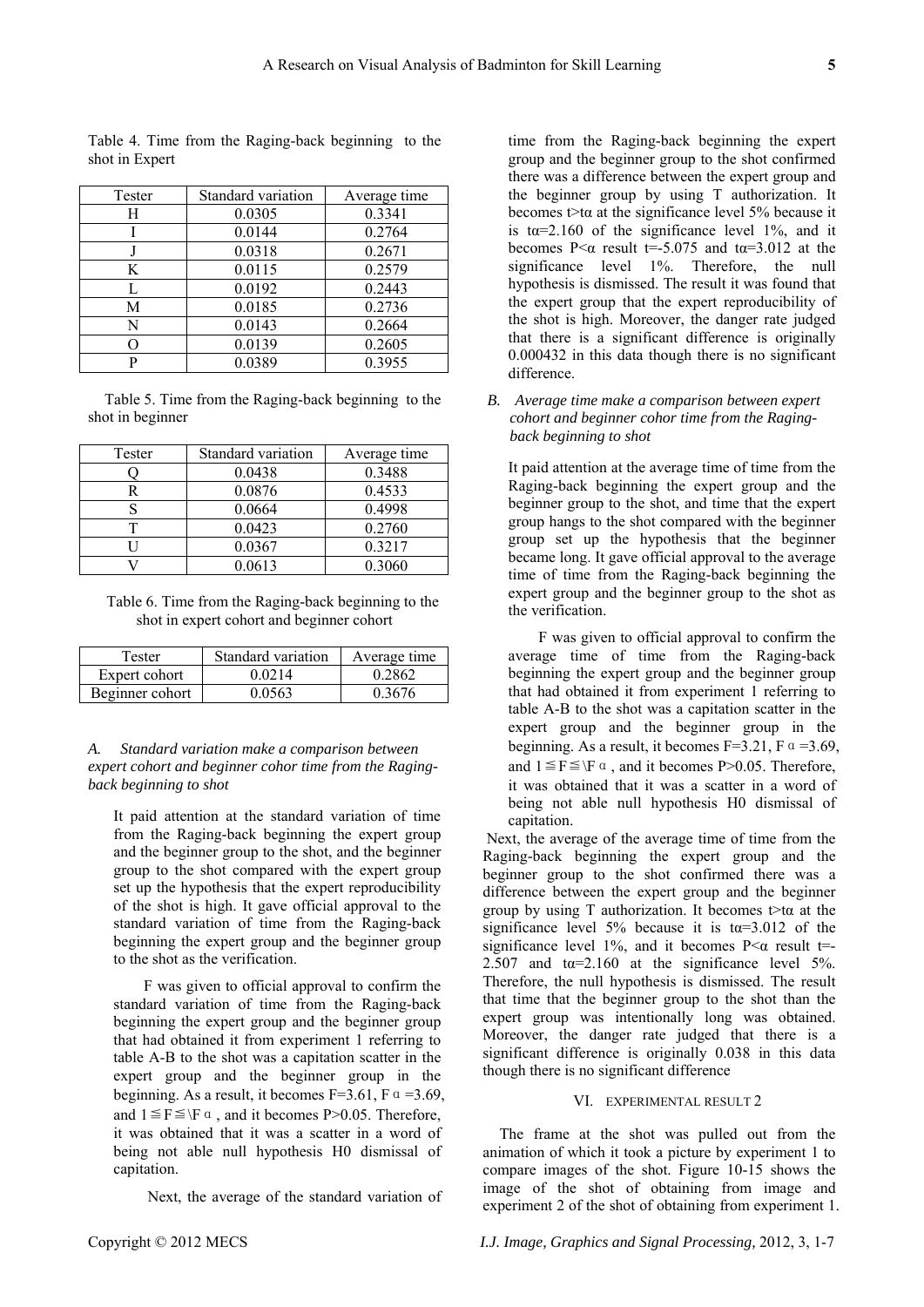

Figure 10. We make a film of shot swing in expert N experiment 1.



Figure 11. We make a film of practice swing in expert N experiment 2.



Figure 12. We make a film of shot swing in beginner Q experiment 1.



Figure 13. We make a film of practice swing in beginner Q experiment 2.



Figure 14. We make a film of shot swing in beginner S experiment 1.



Figure 15. We make a film of practice swing in beginner S experiment 2.

### VII. CONSIDERATION

#### *A. Standard deviation of up to shot*

It has been understood that there is a difference in the standard deviation at time from the Raging-back beginning to the shot that is beginning of the swing in the expert group and the beginner group because of authorization to the result of experiment 1. The standard deviation of the beginner group at time from the Ragingback beginning to the shot is larger than that of the expert group. It is thought that the shot cannot be stricken with stability when the standard deviation (with rose) at time from the Raging-back beginning to the shot that is beginning of the swing is large. In a word, the reproducibility of the shot is low. It is thought that comparing the standard deviation at time from the Raging-back beginning to the shot because a significant difference was seen between the expert group and the beginner group becomes an effective index to evaluate the proficiency. Only the analysis of single solve is done in the research on past badminton the reproducibility of the shot becomes a big index to evaluate the proficiency. Therefore, two or more solve is done like this research and this index that came out in the all for the analysis becomes a new index.

#### *B. Average time of up to shot*

Moreover, it has been understood that the beginner group is more significant and longer than the expert group since averages of time from the Raging-back beginning to the shot are compared in the expert group and the beginner group. Therefore, the time takes when the beginner strikes the clearing shot is long. Moreover,